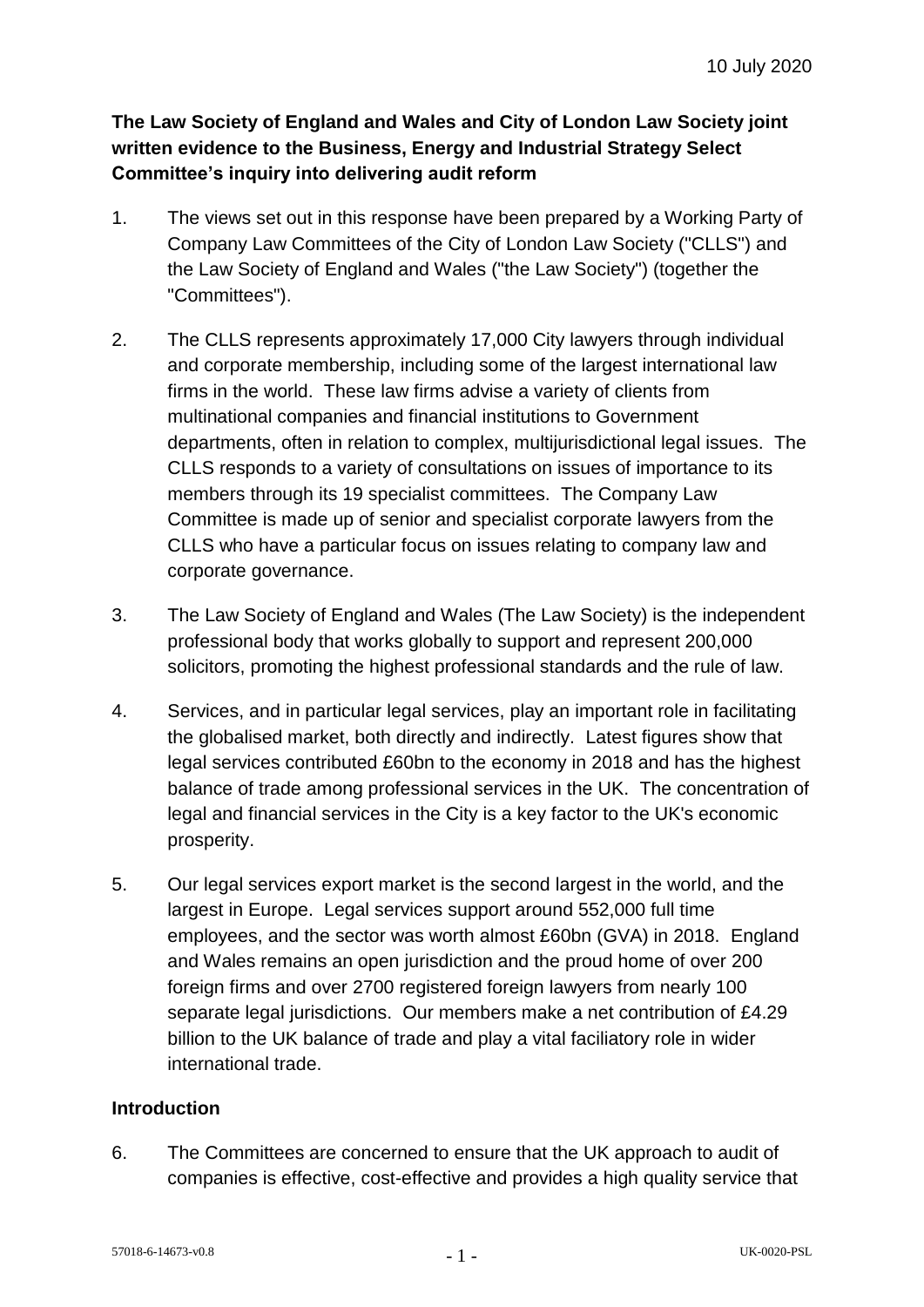will be of benefit not only to shareholders but also to other stakeholders (recognising that this should not of itself alter the person(s) to whom duties in respect of audit are owed). It is important that the approach adopted is clear and carefully thought through and that it fits well with the approach in existing laws and regulations or clearly identifies where change is needed. It is also critical that stakeholders and society more broadly have a clear understanding of the purpose and scope of an audit and the level of assurance it can provide as to the financial health of the company in question at a particular point in time and, importantly, the limitations that are necessarily inherent in any such assurance process. There is a wide range of companies subject to audit and it is important that the approach adopted recognises this and adopts a proportionate approach.

- 7. The UK must remain an attractive place for businesses to incorporate, whilst also being an attractive place where investors can invest with appropriate confidence in the level of assurance that an audit can provide, and it is therefore important that the approach adopted is considered in the context of the approach in other jurisdictions. This is more vital than ever because of the combination of the coronavirus pandemic contraction and the general uncertainty as a result of Brexit.
- 8. The Committees have responded to those key questions where they think they can contribute to the BEIS's Committee's inquiry. Copies of three responses to the earlier consultations which contain further details of our views on the relevant topics are available in the link set out in the footnote.<sup>1</sup> Those earlier responses should be considered in conjunction with the comments set out below.
- 9. We would be happy to provide further information to the BEIS Committee, if that would be helpful.

## **Do the proposals from the three reviews of audit fit together as a coherent package that can deliver meaningful reform?**

10. The Committees welcome the work of the Kingman, Brydon and CMA reviews (the three "Reviews") and have previously commented on each Review.

<sup>1</sup> <sup>1</sup> CMA: [http://www.citysolicitors.org.uk/storage/2019/10/Response-to-BEIS-Initial-Consultation-final-version-](http://www.citysolicitors.org.uk/storage/2019/10/Response-to-BEIS-Initial-Consultation-final-version-12-09-2019.pdf)[12-09-2019.pdf](http://www.citysolicitors.org.uk/storage/2019/10/Response-to-BEIS-Initial-Consultation-final-version-12-09-2019.pdf)

Kingman[: http://www.citysolicitors.org.uk/storage/2019/06/Law-Society-and-CLLS-response-to-BEIS-](http://www.citysolicitors.org.uk/storage/2019/06/Law-Society-and-CLLS-response-to-BEIS-Kingsman-review.pdf)[Kingsman-review.pdf](http://www.citysolicitors.org.uk/storage/2019/06/Law-Society-and-CLLS-response-to-BEIS-Kingsman-review.pdf)

Brydon[: http://www.citysolicitors.org.uk/storage/2019/06/Law-Society-and-CLLS-response-to-the-Brydon](http://www.citysolicitors.org.uk/storage/2019/06/Law-Society-and-CLLS-response-to-the-Brydon-review-03-06-19.pdf)[review-03-06-19.pdf](http://www.citysolicitors.org.uk/storage/2019/06/Law-Society-and-CLLS-response-to-the-Brydon-review-03-06-19.pdf)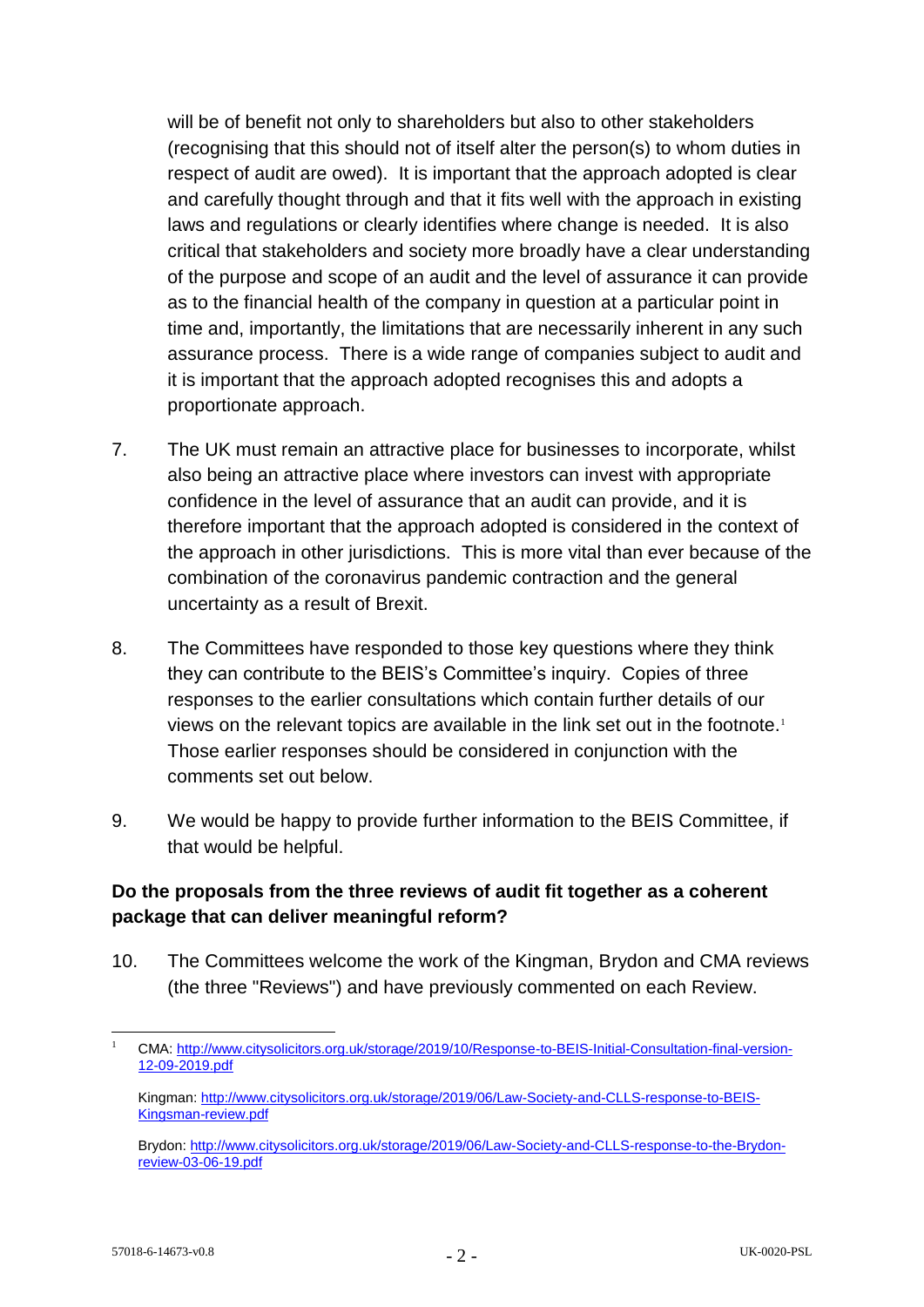However, we do have concerns that the three Reviews do not fit together as a coherent package and that they are based on the future creation of the ARGA without a clear legislative timetable. We consider that it would have been better to first begin with the Brydon Review and to consider and conclude on the following before progressing with the other reviews:

- (a) the purpose of audit;
- (b) for whose benefit audit is conducted; and
- (c) how audit is to be of value to users.

It would then be appropriate subsequently to address the issue of how auditors and preparers of accounts should be regulated and by whom and how audits should be conducted.<sup>2</sup> The risk is that, without a clear legislative timescale, progress will be made on the non-legislative measures only with the result of a confused patchwork landscape of regulation and practice.

- 11. Generally, the Reviews failed to recognise that the companies subject to audit range greatly in size – from (i) very large companies whose shares may or may not be listed to (ii) much smaller companies whose shares are not listed and whose shares may be held mainly or only by shareholders who are also directors (or are connected to the directors, for example other family members) and so are closely involved with the business. This difference in size means there is a need for a proportionate regulatory landscape. Smaller companies, including those whose shares are listed, are unlikely to have the same resources available to them as large listed companies.
- 12. Smaller companies are, generally, unlikely to pose the same systemic risks or risks of prejudice to the public if they fail and may have fewer stakeholders with an interest in their audited accounts. The Reviews have not all made it clear which companies their proposals relate to or that a proportionate approach (depending on whether the company's shares are listed or not and the size of the company) will be adopted. It is important that the proposals take this into account. We believe that any reforms that are proceeded with should start with the FTSE 350 only and not all PIEs and only be extended to a wider group once they have proved to be effective and it can be demonstrated that such other companies are in need of the same reforms.
- 13. Generally, the Reviews have not always recognised the existing laws that are relevant to the areas they have been considering (and which may already provide some of the powers that a Review thinks is needed). It is not always

<sup>1</sup> See preliminary comments B and C in the response to the BEIS consultation on the CMA recommendations.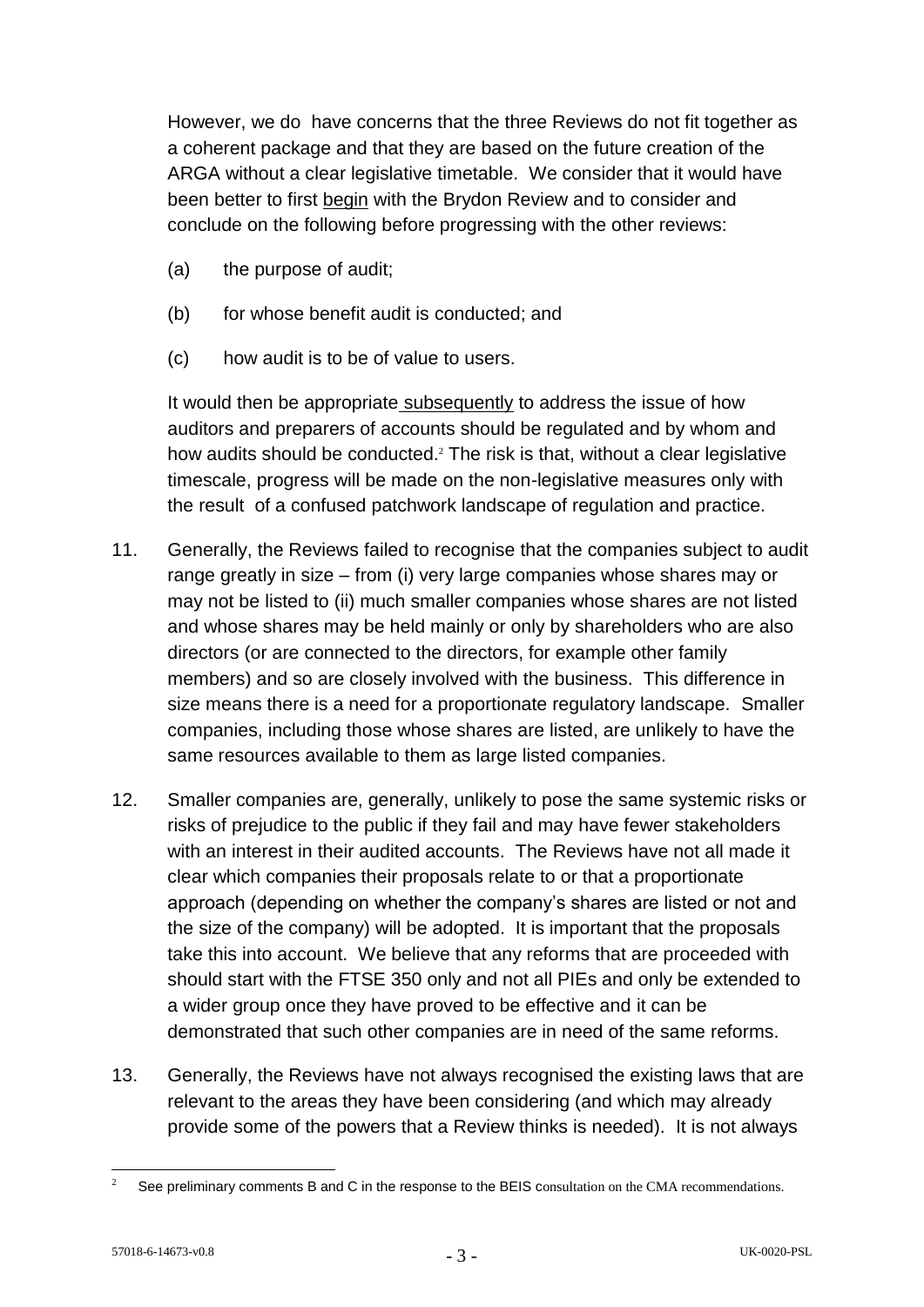clear whether a proposal is intended to replace an existing power completely or be complementary to it $3$ .

- 14. This is also relevant to the law relating to the payment of dividends and the maintenance of capital. This is a complex area of law and we would welcome a separate review that could both simplify some of the complexity and give new emphasis to the existing duty to consider the company's ability to pay its creditors<sup>4</sup>. We believe that such a review should be completed and any proposals for change should be brought forward before pursuing any particular proposal relating to dividends from the Reviews, including the Brydon Review recommendation that the directors should have to make a statement when proposing a dividend that its payment "in no way threatens the existence of the company in the ensuing, say two years". We do not think it would be reasonable to expect directors to make such a statement as this seems to suggest a guarantee that the company will be able to continue in existence for at least two years. This may not be the case due to circumstances that may be unforeseeable when the statement is made.
- 15. We are also concerned about how proposed reforms will fit with the UK's corporate governance landscape and, in particular, the UK Corporate Governance Code (the "Code") which is currently a product of the FRC, but expected one day to be a product of the ARGA (once it exists). We believe the Code (under which the listed company must apply the seventeen Principles of the Code and comply with the Provisions or explain what action the company has taken and why) has many benefits. It allows standards to be improved regularly in response to changes in society's expectations of listed companies and those who apply all or part of the Code (or similar documents) on a voluntary basis, across a range of sectors. Some of the proposals in the Reviews overlap with areas already covered by the Code (for example in relation to viability statements). We think there needs to be more careful thought as to what is required and what is the best way to achieve the desired result – whether by legislation or through the Code, the QCA Corporate Governance Code, the AIC Code, other sector specific codes for other areas of corporate activity (for example, registered providers) and/or, for companies whose shares are not listed, the Wates Corporate Governance Principles for Large Private Companies.
- 16. We are also concerned that proposals relating to the Audit, Reporting and Governance Authority (ARGA) will need to consider how its powers fit with

<u>.</u>

<sup>3</sup> See, for example, our response to the consultation on the Kingman recommendations, paragraphs 34 to 40, as to the fit between the Secretary of State's powers to require the production of information and the court process for revising defective accounts and the proposed powers for the planned ARGA.

<sup>4</sup> See our response to Q29 in the response to the Brydon Review.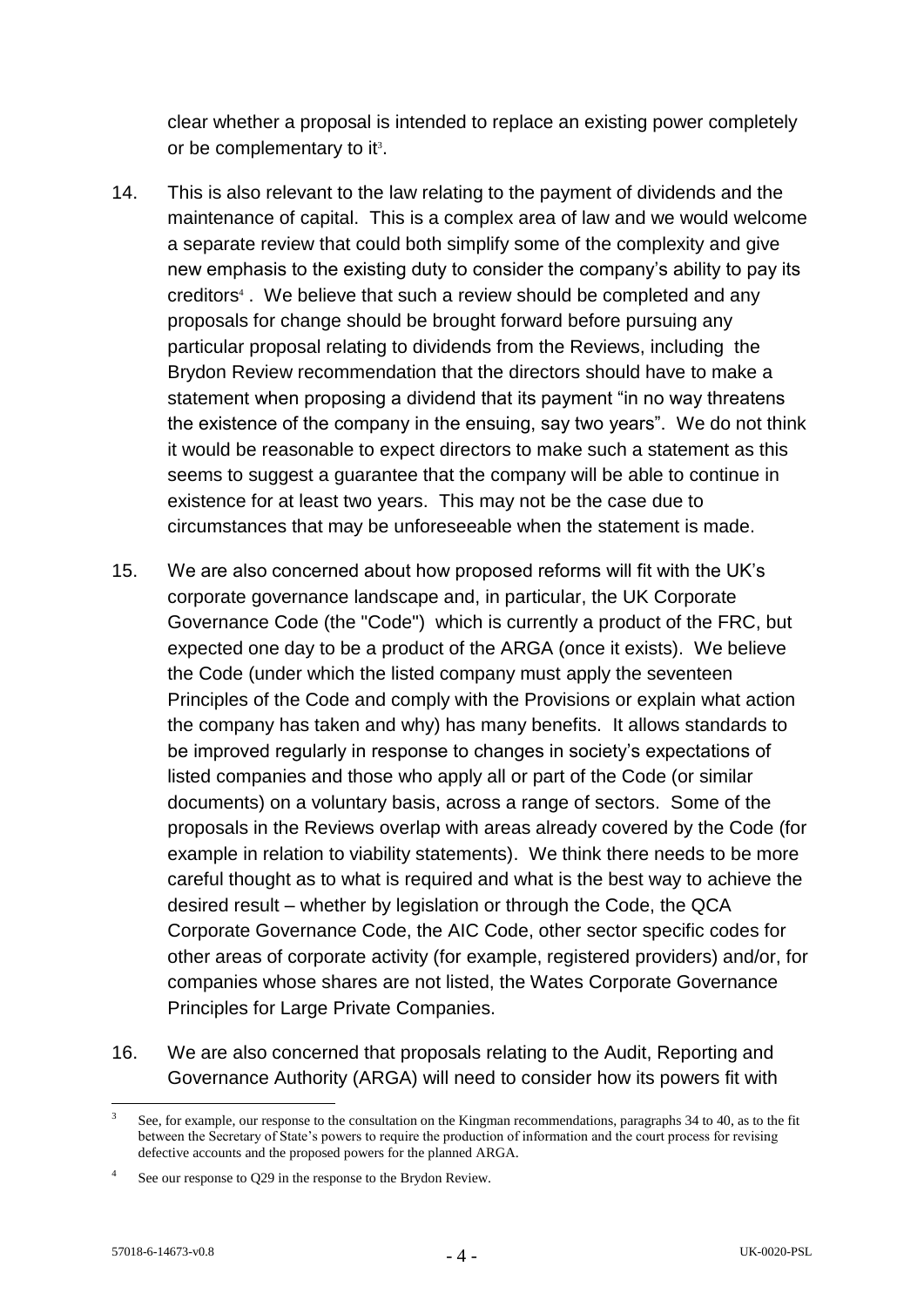those of other regulators, in particular the CMA, the Financial Conduct Authority (FCA) and the Insolvency Service. When ARGA exercises a power in relation to a listed company, it will be important for it to consider whether the company may have an obligation to make an announcement to the market about action to be taken by ARGA and to take this into consideration and, if need be, liaise with the FCA. Listed companies also have obligations under the Listing Rules and Disclosure and Transparency Rules relating to report and accounts and if ARGA is to have responsibility for review of the annual report, there could be overlaps here too. It is also possible, depending on what companies are to be covered, that there will be overlaps with regulators in other jurisdictions.

- 17. We are also concerned that some proposals risk damaging the coherence of UK company law and will, perhaps inadvertently, change the relationship established by company law between (i) shareholders and directors (ii) the board's collective responsibility for decision-making and (iii) the relationship between directors and other stakeholders. The BEIS consultation on the CMA proposals suggested that the regulator should engage shareholders in monitoring compliance and taking remedial action. Any engagement between a regulator and the shareholders of a company initiated by the regulator should be used with great caution $5$ .
- 18. The Brydon Report suggests that shareholders should be given a formal opportunity to propose any matters that they wish to be covered in the audit. However it is not clear if a company would only have to adopt a proposal if a majority of shareholders support it by passing an ordinary resolution. We do not in any event see a need for additional rights and powers in this area given the existing courses of action open to shareholders. Under the Companies Act 2006, shareholders already have the ability to propose a resolution at a shareholder meeting (which could relate to matters to be covered in the audit) and to have a statement circulated and, if the company is a traded company, to include something in the business to be dealt with at the AGM. We are particularly concerned that the proposals in the BEIS consultation on the Kingman Review to treat some board members differently from others risks undermining collective board responsibility for accounts and could lead to other board members being less engaged<sup>6</sup>.
- 19. We support the desire to achieve better quality audits. One of the suggestions to achieve this has been to require either joint audits or mandatory shared audits. Although there may be arguments that having two

 $\frac{1}{5}$ See paragraphs 1.8 and 3.4 of our response.

<sup>6</sup> See paragraphs 26-31 of our response.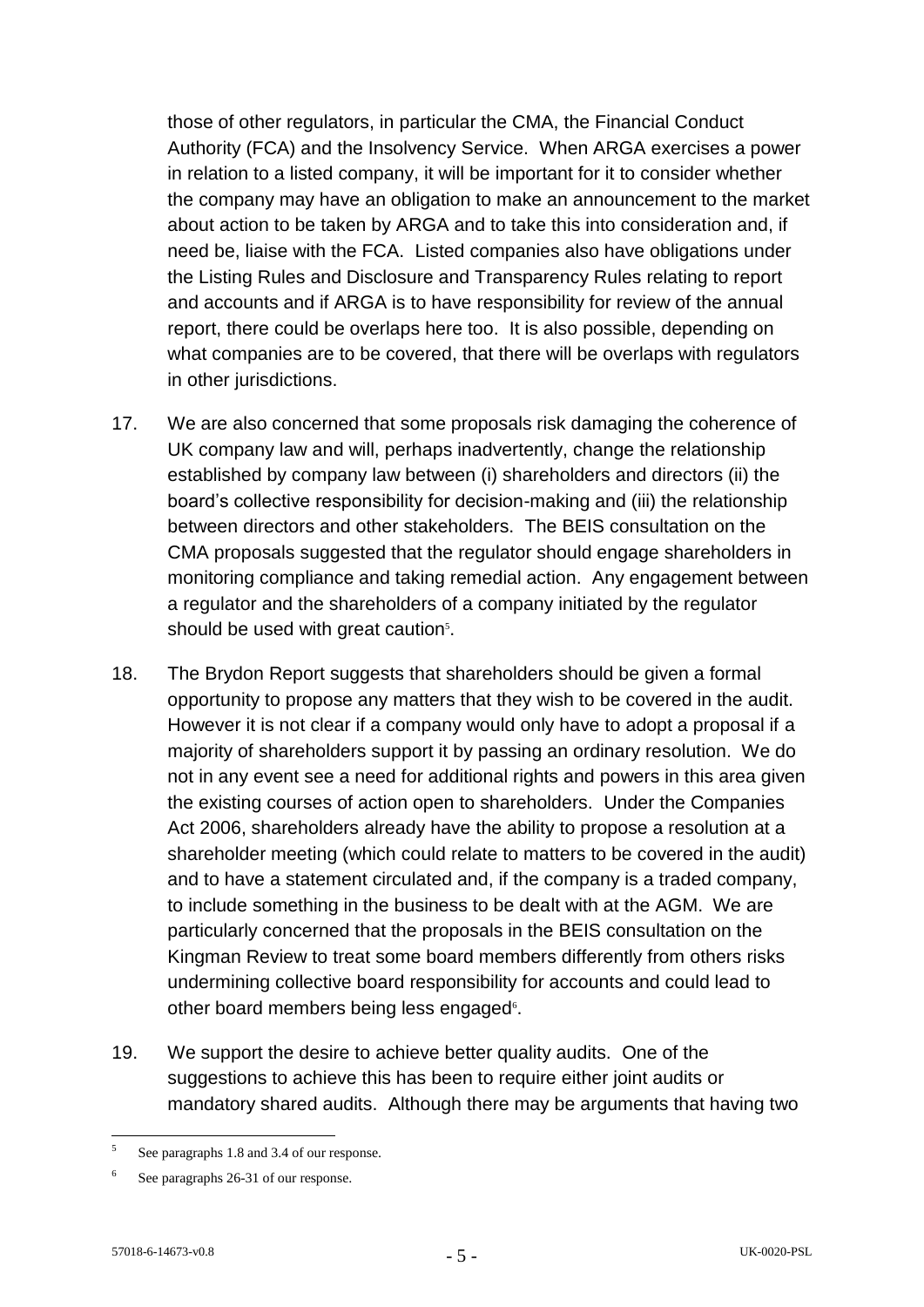independent audit firms involved will improve the degree of challenge there is little evidence that joint or shared audits lead to higher quality, nor is it clear how joint and several liability for the joint auditors would work in practice. Companies already face significant challenges sometimes in finding one firm willing and qualified to act as an auditor and this will increase if the company has to find two firms. There may also be conflicts between the firms that will need to be managed. There is also a question as to whether the increased cost for the company is justified by any higher standard that is delivered. We think it would be better to use peer reviews targeted at companies where there are doubts about a particular audit<sup>7</sup>. The doubts expressed by the Brydon Report about the CMA joint audit proposal<sup>8</sup> again show a lack of coherence between the three Reviews.

- 20. The Brydon Recommendations include a recommendation that the concept of "true and fair" be replaced with the term "present fairly, in all material respects". The reasons given for this are the increasing use of estimates and judgments and the fact that the audit intends to provide assurance that the company accounts are free of material misstatements. It states that it is difficult to see how either the directors or the auditors can communicate that the accounts are "true" in accordance with any reasonable person's understanding of the word and that this contributes to the expectations gap. We appreciate that this language will be the subject of heated and detailed debate, but from a natural meaning of the language and understandability perspective, something is lost by losing the word "true". The proposed new language is not something which the average stakeholder would understand. We think that clarity and simplicity of language and meaning is vitally important for such an important statement. The language used goes to the heart of trust in business and regulation.
- 21. The Companies Act 2006 imposes the obligation on directors to be satisfied that the accounts give a true and fair view. The Brydon Reviews scope only related to the process of audit of accounts and did not extend to a review of whether accounts should present a true and fair view or not. We think it would be wrong to proceed with the proposed change without more detailed consultation on the proposal, including how any such change would be viewed by investors from outside the UK who are familiar with the true and fair requirement. We also have concerns that the words "in all material respects" themselves are likely to create uncertainty.

<u>.</u>

<sup>7</sup> See paragraphs 5.8 and 13.1 to 13.4 in our response to the BEIS consultation on the CMA recommendations

<sup>8</sup> See paragraphs 1.8 and 3.8 of the Brydon Report.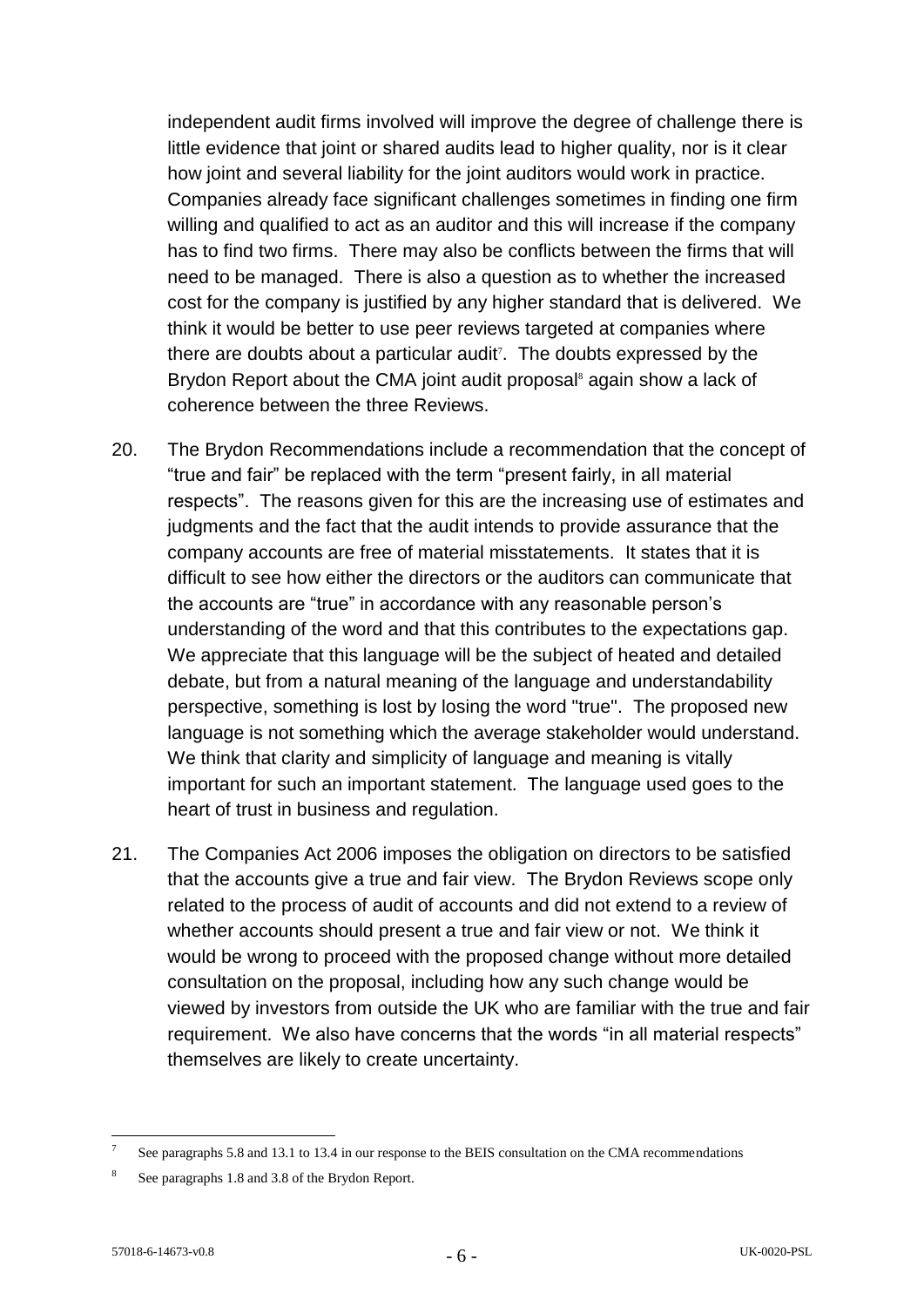- 22. The Brydon Recommendations also recommend that the auditor should be required to state whether the directors' section 172 statement is based on "observed reality, on the basis of the auditor's knowledge of the company and its processes". The requirement on the directors is to describe how the directors have had regard to the matters set out in section 172(1)(a) to (f) when performing their duties. We do not see how an auditor could state that the statement is based on "observed reality" unless the auditor attends all the relevant board meetings and we believe this is not a proportionate requirement. In some cases, even this would not be enough, as the matters referred to in the statement may include other actions taken by the directors outside board meetings*.*
- 23. We think there is a temptation to believe that introducing legislation, of itself, will result in better behaviour by companies and auditors and avoid future failures of businesses. Often, what is needed to avoid a company failing is a change of behaviour, which may involve making directors aware of the standards they should follow and what best practice looks like. We believe this can often be better achieved by the use of codes, rather than legislation, and the sharing of good practice. (Improvements in corporate governance in the last thirty years and greater diversity on boards are just two examples of this.)
- 24. Similarly, it is important to guard against the risk that, if a regulator is set up on a statutory basis and companies continue to fail, the answer is thought to be more powers for the regulator or stricter rules for the regulated companies. An increase in regulatory requirements can impose costs on companies which are not effective and make the UK a less attractive place to incorporate. The focus should be on identifying the relevant standard of behaviour expected from companies and auditors, working to ensure that companies and auditors are aware of these standards and are meeting them. It will also be important that shareholders, potential investors and other stakeholders have a clear understanding of the nature and scope and limitations of the audit process and the level of assurance that it can be expected to provide as to the financial health of the company in question both at a point in time and going forward. Where a company does fail, it is important to differentiate between (i) cases where those involved have fallen below the standard expected of them and (ii) cases where those involved have met the relevant standards, but nonetheless the company has failed. Often it is assumed without investigation that, because a company has failed, there must have been a failure to meet the relevant standard or some failing in the audit process.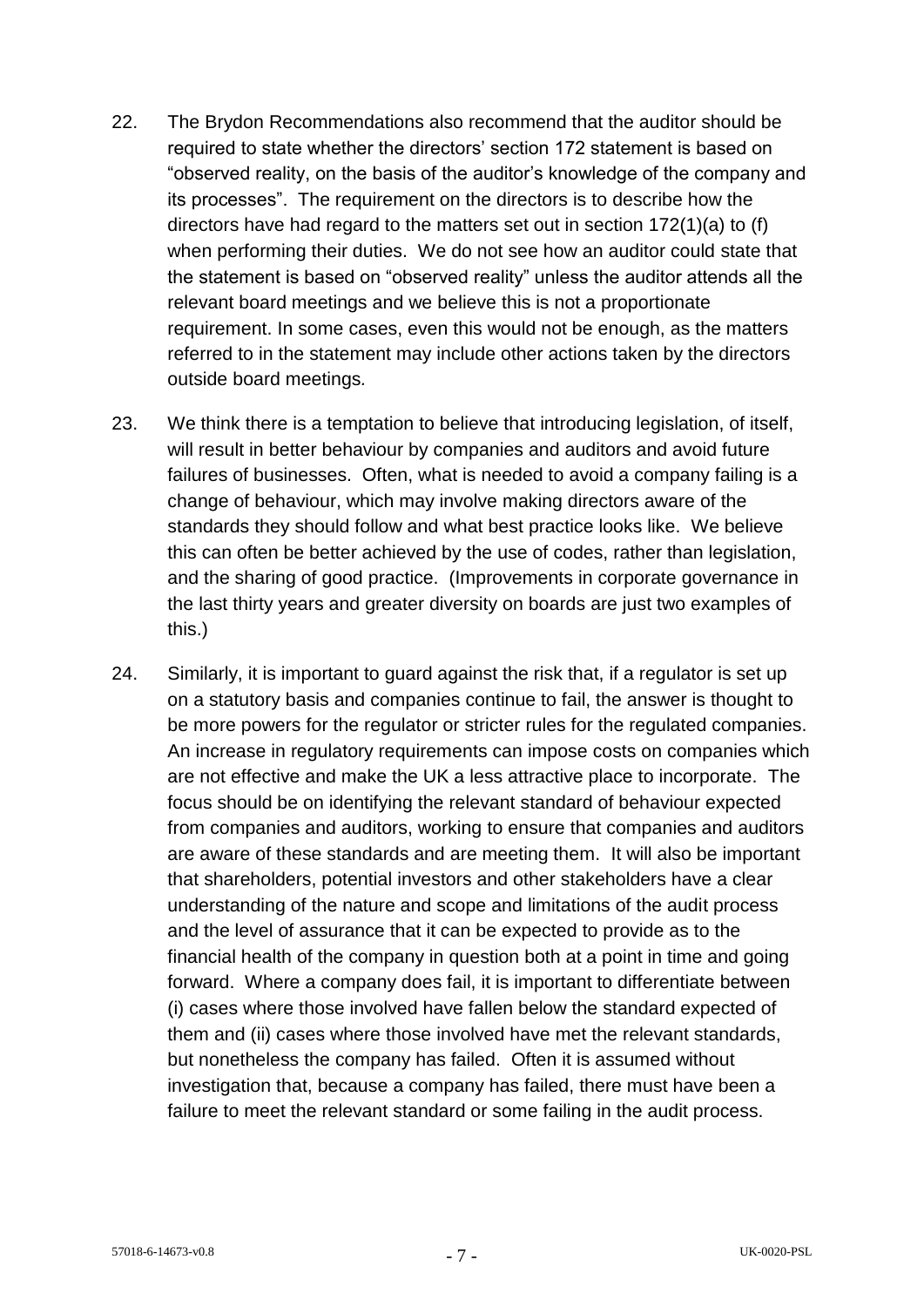## **Which reforms can be delivered without legislation and what progress has the FRC made in implementing such reforms ahead of future legislation?**

- 25. We believe there are reforms that can be delivered without legislation, particularly where the subject matter is already dealt with by corporate governance codes or similar statements of good practice. The UK's approach to corporate governance (which requires the companies subject to the Code to apply the Principles and either to comply with detailed provisions or to explain the approach they do use and how this achieves the Principles) provides flexibility that accommodates the different size and resources of the companies subject to the Code. It also allows for a difference of approach as between companies, because a company can choose not to comply with a provision but explain what it does do and why, so as to enable shareholders, potential investors and other stakeholders to assess the approach being adopted from an informed position.
- 26. It also allows the Code to be reviewed more frequently than would be the case where a legislative approach is taken and to be changed more easily where change is needed, for example to reflect changing societal expectations. Because of the flexibility of this approach, the standards set in the Code can be set at a high level, recognising that it may take a year or so for most companies to meet the new standards expected. Examples of areas where we think reforms can be delivered without legislation include:
	- requirements on companies in the Code to describe their principal risks in the annual report, to set out what procedures are in place to identify emerging risks and explain how these are managed or mitigated;
	- requirements relating to the viability statement;
	- better reporting on dividend policy in line with the Financial Lab's report in November 2017;
	- guidance to audit committees and more examples of good practice (see paragraph 4.1 of our response to the BEIS consultation on the CMA recommendations).
- 27 We recognise that primary legislation will be needed to create the ARGA and to give it new powers. It will be very helpful for all if a clear timetable is set out and a draft bill is prepared at the earliest opportunity to facilitate technical debate ahead of the point when parliamentary time will allow for its introduction to one of the houses as a bill. However, we hope that ARGA will have the ability to regulate through the use of codes of best practice which can be flexible and react appropriately to changes of circumstances and to development of practices. It is important that any proposed legislation relating to ARGA is subject to sufficient time for consultation and scrutiny, particularly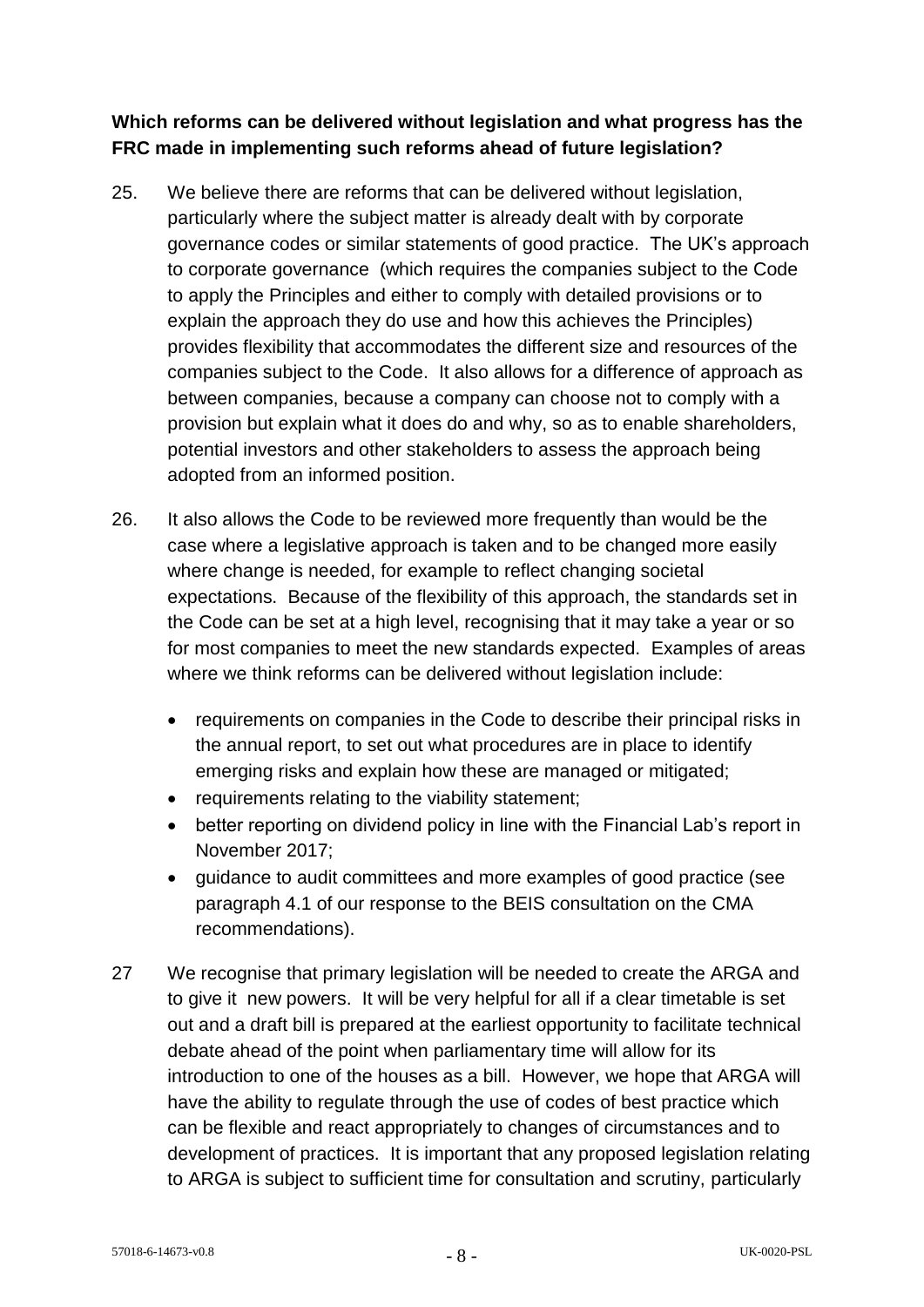in view of the rather piecemeal approach so far to the proposals for reform. It is also important that ARGA should be required to consult on proposed codes of best practice and changes to these. If ARGA is to be given powers to require companies to take certain actions or to impose penalties on companies or individuals, there must be an appropriate mechanism for those subject to such directions or penalties to challenge them. Where reforms are achieved by the FRC as part of its transition into ARGA without legislation or prior consultation with stakeholders, we believe there should be Parliamentary scrutiny and oversight to ensure the reforms achieve what was intended.

- 28. As explained above, in some areas, there is already legislation which gives certain powers e.g. to the Secretary of State or places obligations on a company in relation to its report and accounts. It is important that any proposals are clear as to how they fit with (or replace) these existing provisions.
- 29. Any review of the requirements as to payment of dividends and maintenance of capital is likely to involve changes to the Companies Act 2006. Any such changes should be the subject of a separate holistic review with appropriate consultation and consideration of the possible alternatives, recognising the need to create a coherent framework that fits with the broader framework of applicable law and regulation.
- 30. We do not comment on the progress made by the FRC in implementing reforms ahead of future legislation. However, we note that companies subject to the Code are required to report against the latest version of that Code (July 2018) for the first time in 2020 and that it is therefore early days to draw conclusions about the impact that the Code is having on the behaviour of companies subject to it. The same is also true for unlisted companies that have adopted the Wates Principles.

## **How will audit reform fit with wider corporate governance reform?**

31. It is important that audit reform does fit with wider corporate governance reform. For this to be the case, we think it is necessary to determine the purpose of audit and to decide what reforms are needed to achieve this purpose. It is also important that it is clear to whom an auditor owes a duty and the potential liability they will face if they fall below the relevant standard. One of the areas which has not received much attention relates to auditor liability limitation. This is a complicated area and will need more detailed consideration. The Brydon Review recommends that company law be amended to provide that use of limited liability agreements proposed in good faith is not a breach of directors' responsibilities. However, if the use of such